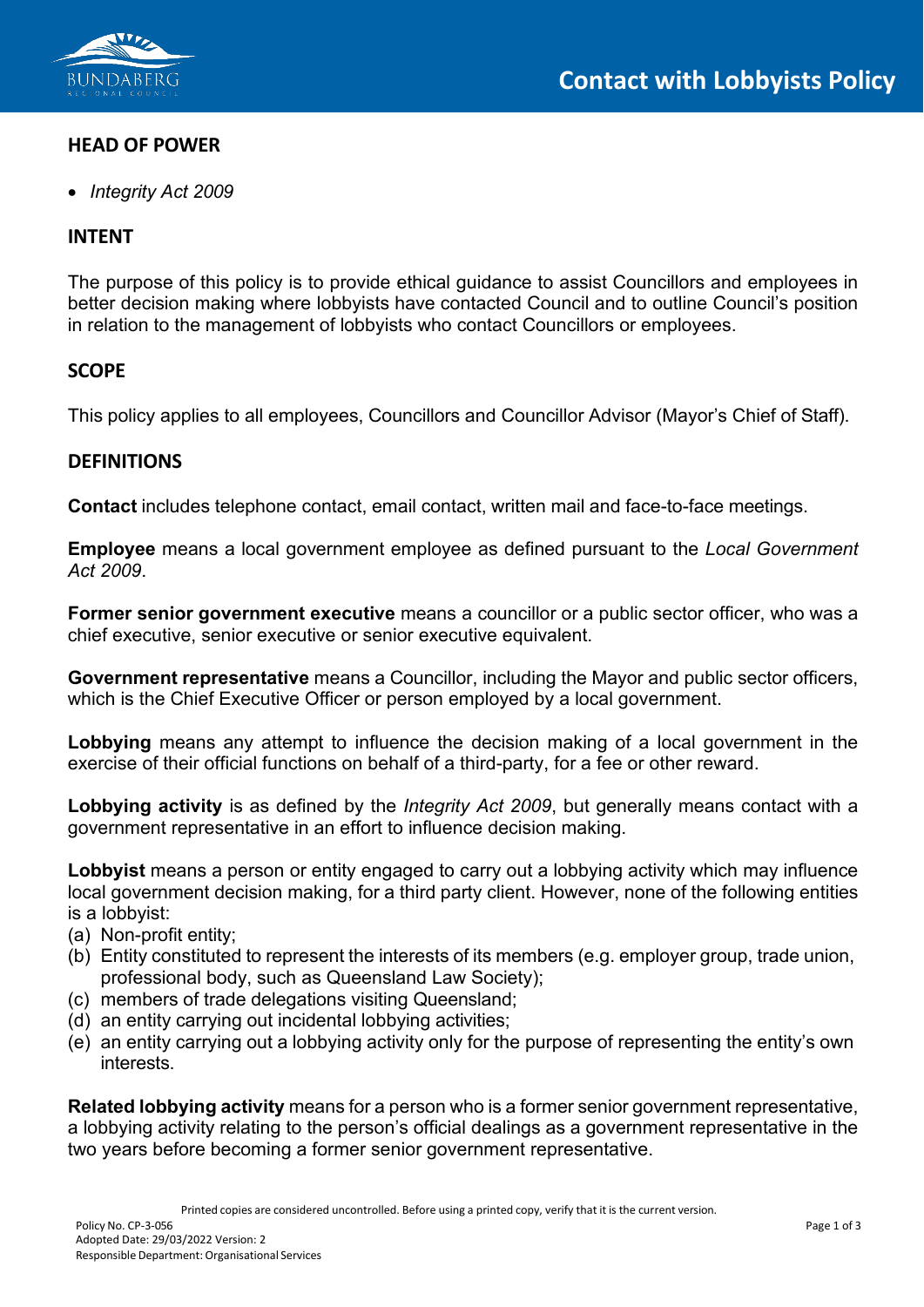

**Third-party client** means an entity that engages another entity to provide services constituting, or including, a lobbying activity for a fee or other reward that is agreed to before the other entity provides the services.

#### **POLICY STATEMENT**

- **1.** The *Integrity Act 2009* outlines that the Integrity Commissioner is responsible for maintaining a Lobbyists Register in Queensland. To assist in discharging those functions and powers, Council must provide information to the Integrity Commissioner to ensure any contact has been properly recorded by lobbyists on the Register.
- **2.** Free and open access to Councillors and Council itself, is vital to an efficient and effective local government. Councillors and employees may be approached or lobbied by members of the community in relation to a range of issues.
- **3.** Council recognises that ethical lobbying is a legitimate activity and an important part of the democratic process. Lobbyists can help individuals and organisations communicate their views on matters of public interest to Council, the government and opposition, and in doing so, improve outcomes for the community.
- **4.** It is also the aim of Council to ensure all decisions are legal, ethical and impartial in line with the local government principles, the responsibilities of Councillors and local government employees, as outlined in the *Local Government Act 2009.*
- **5.** Lobbyists who act on behalf of third-party clients must register with the Queensland Integrity Commission before they can contact a government representative for the purpose of lobbying activities.
- **6.** Councillors and employees must not knowingly meet with anyone who is not a registered lobbyist if that person (or organisation) intends to carry out a lobbying activity on behalf of a third-party. If a Councillor or employee becomes aware that the lobbyist is not registered, Council is required to advise the Integrity Commission as soon as practicable.
- **7.** Pursuant to section 70 of the *Integrity Act 2009*, for two years after a person becomes a former senior government representative, the person must not carry out a related lobbying activity for a third-party client.
- **8.** This policy should be read in conjunction with Council's Planning Protocols Policy, which provides specific guidance for Councillors and employees about the roles and responsibilities involved with a development application process.
- **9.** All contact with lobbyists will be managed in accordance with the Contact with Lobbyists Procedure.

## **ASSOCIATED DOCUMENTS**

- Contact with Lobbyists Procedure
- Code of Conduct for Councillors in Queensland